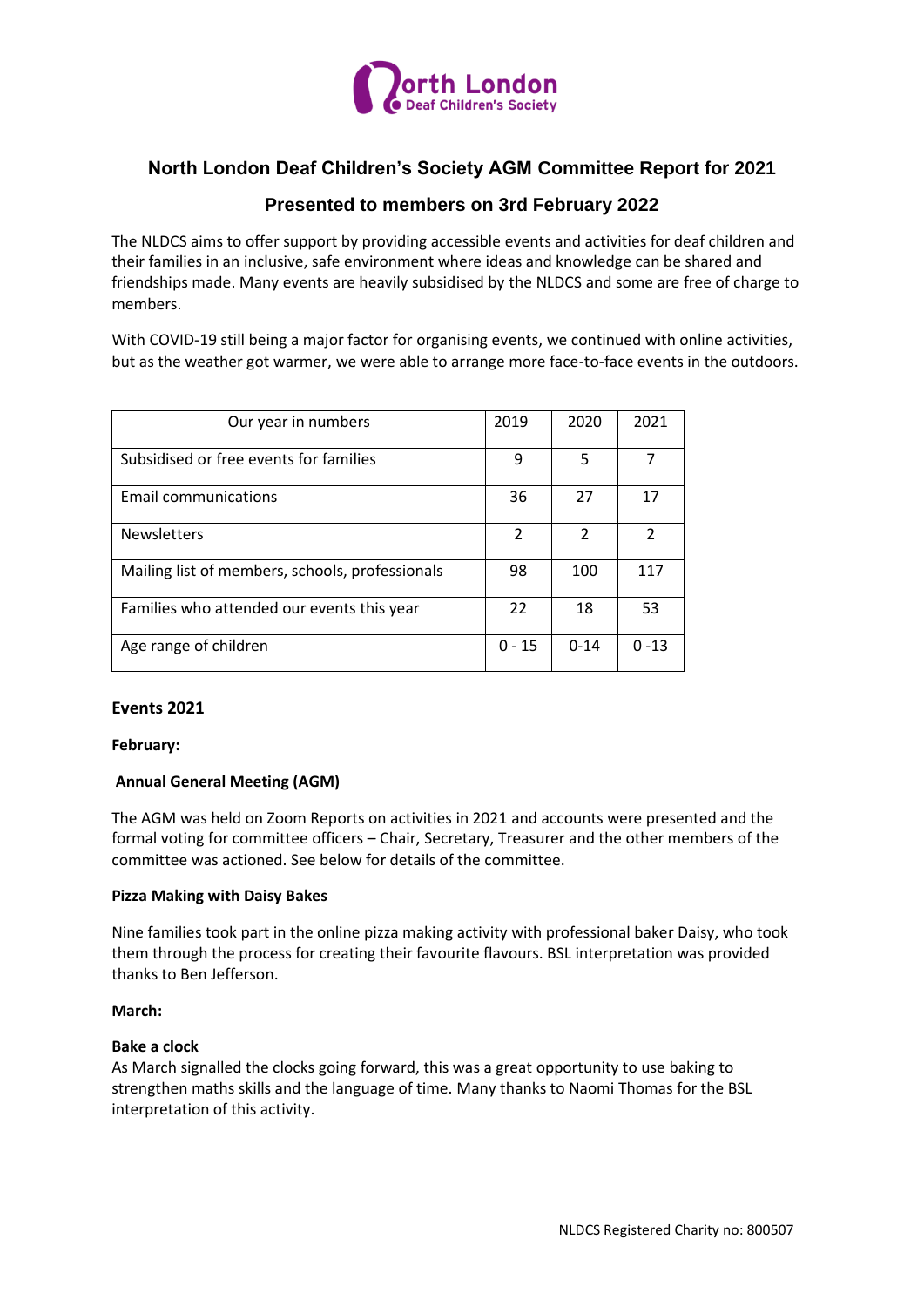## **July:**

# **Picnics in Highgate Wood**

July saw not just one, but two NLDCS picnics in Highgate Wood as those that couldn't make it on the first date, came along the following weekend. Over the two weekends, 22 families came together to play games, catch up with old friends and make news ones.

# **July and October: Visits to ZSL London Zoo**

With Covid-19 still a major concern in organising face-to-face events, a trip to the zoo in Regent's Park was a popular choice. Through the ZSL Community Access Scheme, the NLDCS could offer extra discounted tickets to deaf children and carers to London Zoo. To make this an inclusive event, the NLDCS discounted sibling tickets reducing a family's cost even further. 25 families spent the day discovering the wild and wonderful animals.

# **November:**

# **Art**

Cartoonist Sally-Ann from Sallyshinystars led the final activity of the year with an online art workshop via zoom. Children from nine families took part, drawing a series of food and animal themed designs. They learned styles and techniques for future use and provided some great drawings to colour in after the session finished.

# **Committee Activities**

The committee elected at the AGM in February 2021 Kam Makram (chair), Donna Apparicio (treasurer) Zibiah Loakthar (secretary). Other committee members are: Sharon Webb (safeguarding). Rayan Basma, Denis Coelho, Esther Conway, Suki Gill, Barbara Kasperska, Pari Kotecha, Lauren Rapacioli, Marvi Rauf, Jess Robson, Linda Sells & Following interest at the meeting, we soon also recruited Nosheen Akhtar and Natalie Collins to the committee.

Sadly, due to family commitments, Kam had to step back from her role as chair and Esther became acting chair for the rest of 2021.

We've settled into a Zoom committee meetings routine. Whilst missing the face-to-face meetings (and the lovely snacks!), the online meetings do help fitting in the meetings around family life.

Committee members attended online both Barnet, and Haringey and Enfield Children's Hearing Services Working Group (CHSWG) meetings with local authority and NHS staff in attendance to establish contacts, represent other families and find out news and information.

The NLDCS website continues to include a resources and information page including COVID-19 links and deaf specific learning resources as well as other useful online links. Communications to members included information about NLDCS and National Deaf Children's Society events in addition to information about local services for deaf families. We also share details about other events and news that might interest our members.

We have a private **Facebook Group** for members in addition to an **Instagram** account and hope to grow this as a way to share ideas, stories and news.

Committee members are up-to-date on safeguarding issues and hold DBS certification.

For fundraising the NLDCS is now on Amazon Smile in addition to being an eBay Charity, so please remember us when shopping. Unfortunately, Virgin Money Giving is now closed, so that platform is no longer available for fundraising. We are considering alternatives.